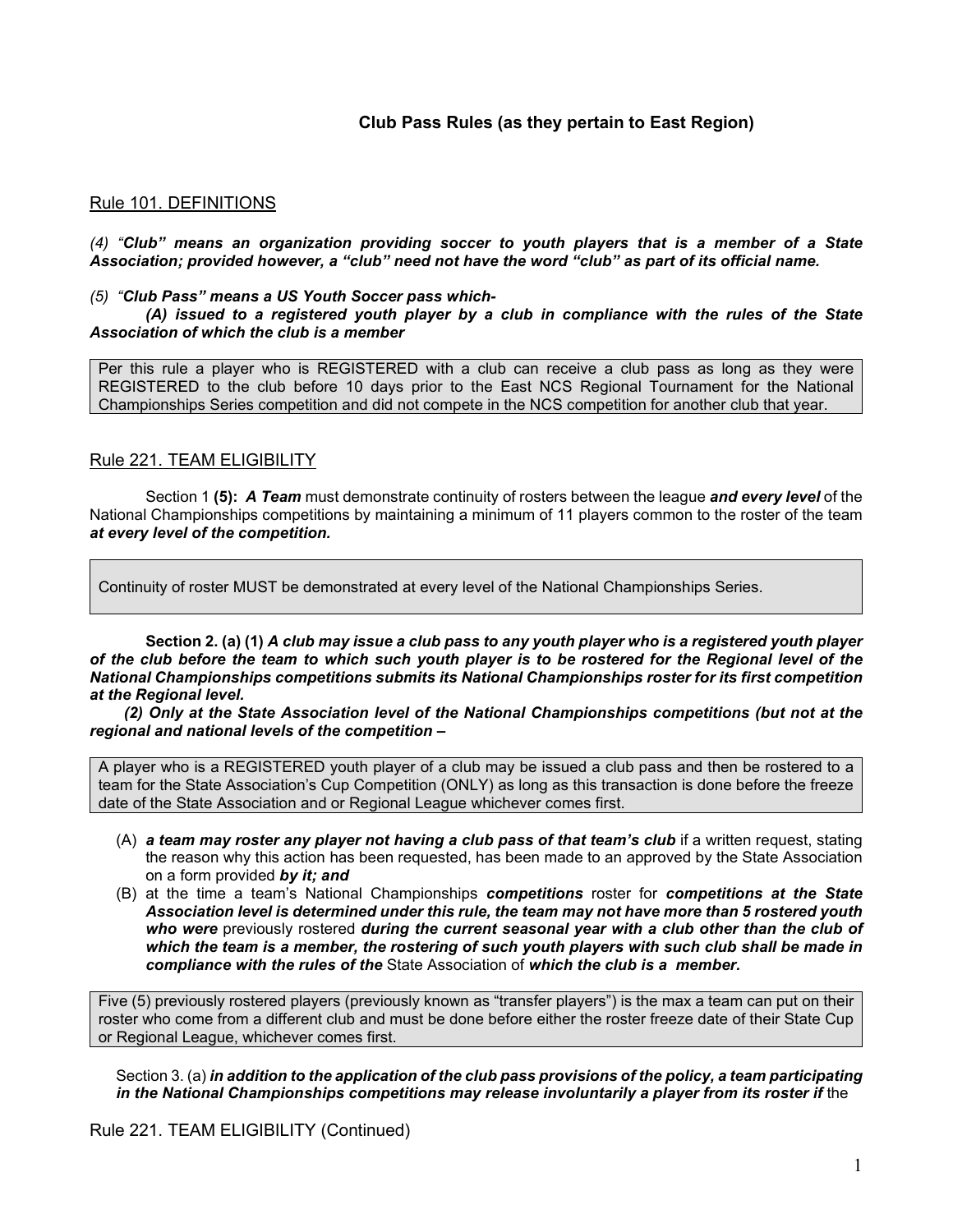player has violated bylaws, policies, or requirements of the Federation, US Youth Soccer, the State Association, or the member of the State Association through whom the player is registered.

A team can release players as long as they comply with the articles in Section 3 (a).

Section 3. Every team in the National Championships *competitions* shall have a team roster, a *National Championships roster determined under this rule based on the players on the team's roster,* and a game roster for every match or competition.

# *(1) Team Roster*

- *A team roster shall have a minimum of 9 registered players on its roster at all times*
- *(2) National Championships* Roster

*A team shall have a National Championships* roster *based on its team roster at the State Association level of the National Championships competitions*, approved by the State Association where the team resides. *The team* roster may have up to 22 youth players on the roster *at all levels of the competitions*.

(3) Game Roster

The game roster shall be prepared by the team and submitted to the competition authority at a time set by the State Association for State Cup play, by the Region for Regional Cup play, and not later than 60 minutes prior to each scheduled game in National Championships play *at the national level.*  The game roster shall have a maximum of 18 players and a minimum of 7 players. Every player listed on the game roster must be included on the team's *National Championships* roster to be eligible to participate with the team *in the National Championships competitions.*

Numbers so stated in this rule MUST be adhered to by all teams

Section 6. The team must provide its *National Championships* roster for *National Championships competitions as follows:*

- *(1) at the State Association level,* prior to the team's first National Championships game at the State Association level or no earlier than 14 days prior to the beginning of that age group competition of the State level;
- *(2) at the regional level, at the time of the team's registration for the team's age group competition at that level that shall be determined by the region which shall be no later than 7 days prior to the beginning of the team's age group competition at the regional level; and*
- *(3) at the national level, at the time of the team's registration for the team's age group competition at that level that shall be determined by the National Championships Committee which shall be no later than 7 days prior to the beginning of that team's age group competition at the national level.*

Make sure you follow the dates set by your State Association, your Region for Regional Competition and for National Competition determined by the National Championships Committee.

Teams that complete in National Conference and wish to add Club Pass players to their roster for State Cup MAY do so ONLY IF (a) the player(s) are REGISTERED to the Club prior to the State Association freeze date and (b) National Conference League has ended prior to the State Association freeze date.

*Section 7. (a) At the regional and national levels of the National Championships competitions, a team of a club may have on its National Championships roster an eligible player of that club who was not on the team's National Championships roster at the prior level of the team's National Championships competition.*

*(b) A player may be rostered to only one team's National Championships roster at each level of the National Championships competitions during the seasonal year.*

 Section 8. *A* team may compete in only one *age group of the* National Championships competitions during the seasonal year.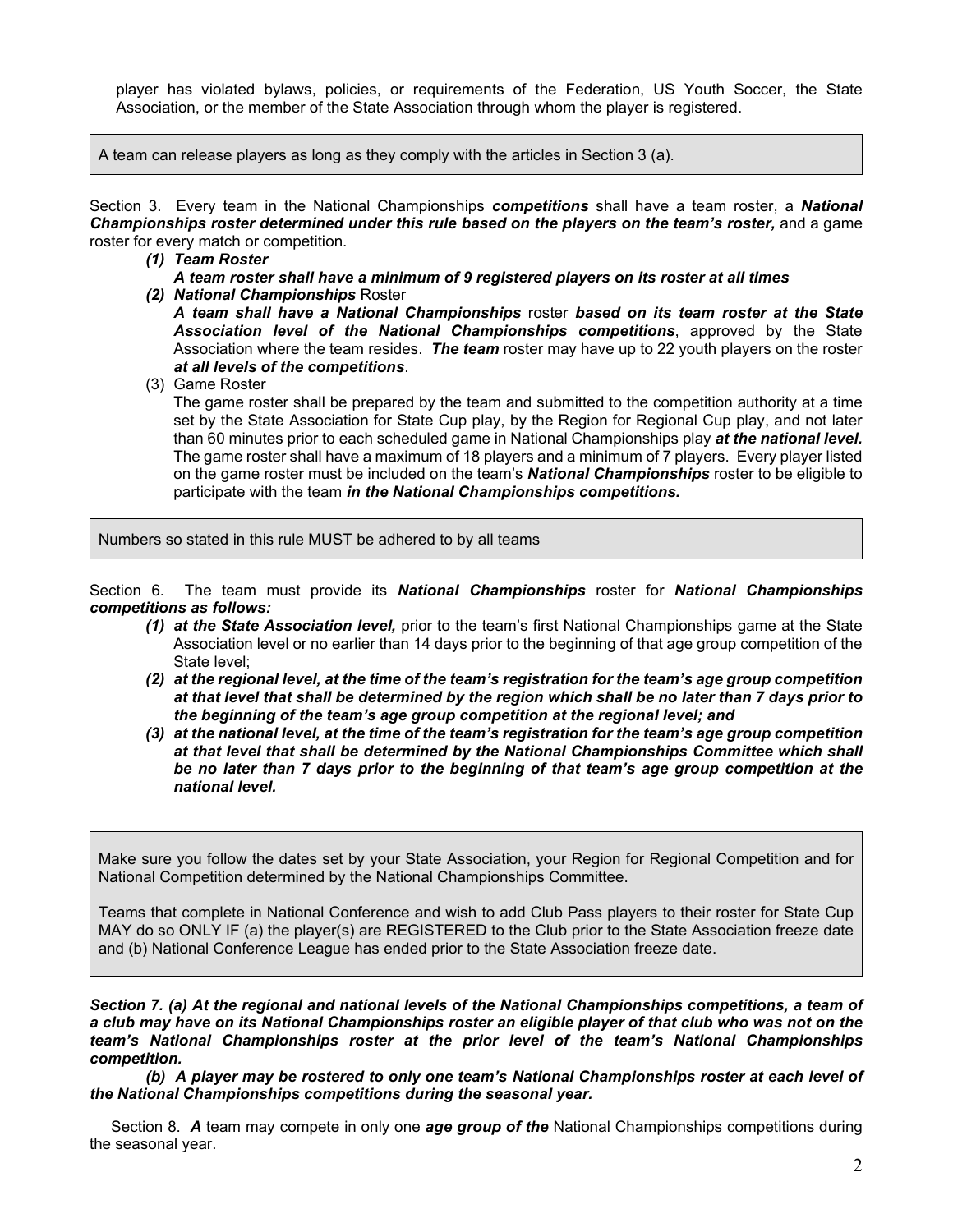A team may club pass a REGISTERED youth player of their club (if said player was registered to their club no later than 7 days prior to their Regional or National Roster) so long as they comply with the designated club pass freeze date and the player's team has been eliminated from the previous NCS competition.

A player MAY NOT be rostered to more than one NCS roster for each level of the NCS. However, a player may be club passed to a team's Regional Championships roster (so long as they comply with the aforementioned club pass rules) and if that team is eliminated at the end of Regional Competition, be club passed to another team (so long as they comply with the aforementioned club pass rules) for the National Competition.

## Rule 224. PLAYER ELIGIBILITY

 Section 1. A player must be properly registered and rostered in accordance with the rules of US Youth Soccer and the State Association

 Section 2. A *youth* player may be on the *National Championships* roster of only one team's at each level of the National Championships competitions *during* any seasonal year; *provided, however, that a youth player who was rostered to a team of a club at a National Championship competition level that has been eliminated and does not advance to the next level of the competition and who has been issued a club pass of that club in accordance with this policy may be rostered to another team of that club at the next level of the National Championship competitions. Subject to the foregoing, and subject to the provisions of Rule 221, Section 1 (5) at each level of the National Championships competitions, a team may add to its National Championships roster for that level as many registered youth players holding club passes of that club of which a team is a member as the team or its club determines so long as the roster does not exceed 22 players. A team may not change the club of which it is a member at any time after the commencement of the National Championship competitions and in any event only in compliance with the rule of the State Association of which the club is a member.*

 Section 4. *The* first *National Championships roster of a* team to which the player is rostered is the only team with which the player may participate at *each* **level of the** National Championships competition for a seasonal year.

A club team wins State Cup and will be going to the Regional Championships: that team may now club pass a player (or players) from their club so long as said player (or players) were registered to the club at least 7 days prior to the Regional competition and the player's team has been eliminated from the previous NCS competition. Roster cannot exceed 22 players and must be in accordance with Rule 221, Section 1(5).

A club team wins Regionals and will be going the National Championships: that team can now club pass a player (or players) in their club as long as said player (or players) were registered to the club at least 7 days prior to the National competition and the player's team has been eliminated from the previous NCS competition. Roster cannot exceed 22 players and must be in accordance with Rule 221, Section 1(5).

Even if a player is registered with more than one club that player may only club pass with the club in which they played State Cup (i.e. you dance with the one that brought you).

A player may only club pass to the club in which they were ROSTERED to for either State Cup or Regional League whichever came first.

#### Rule 241. PASSES, ROSTERS, *AND UNIFORMS*

 Section 1. At the *State Association, regional,* and national levels of National Championships competitions, each player and team official listed on a team's *National Championships* roster must carry the US Youth Soccer member pass. *The member pass issued to a player shall be a club pass identifying the club by name or other appropriate means of identification.* The US Youth Soccer member pass must carry a current photograph of the player or team official, as the case may be, and be signed by the appropriate official of the State Association.

 Section 2. Each player at the *State Association, regional,* and national levels of the National Championships competitions must be listed on the US Youth Soccer *National Championships* roster *for the players team for*